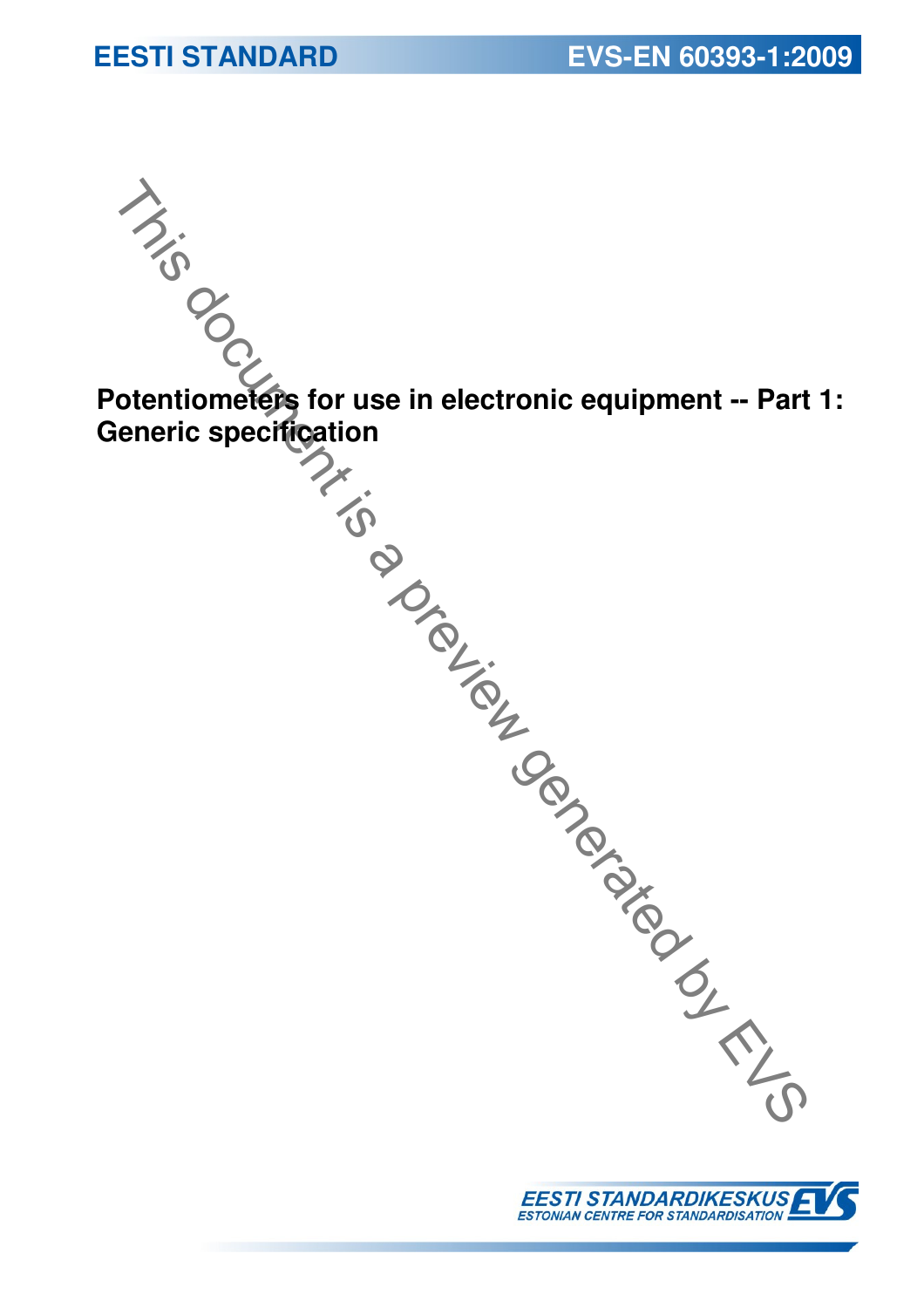# **EESTI STANDARDI EESSÕNA NATIONAL FOREWORD**

| Käesolev Eesti standard EVS-EN 60393-1:2009<br>sisaldab Euroopa standardi EN 60393-1:2009<br>ingliskeelset teksti.                                                                                                  | This Estonian standard EVS-EN 60393-1:2009<br>consists of the English text of the European<br>standard EN 60393-1:2009.                                                                                                                      |
|---------------------------------------------------------------------------------------------------------------------------------------------------------------------------------------------------------------------|----------------------------------------------------------------------------------------------------------------------------------------------------------------------------------------------------------------------------------------------|
|                                                                                                                                                                                                                     |                                                                                                                                                                                                                                              |
| Standard on kinnitatud Eesti Standardikeskuse<br>30.09.2009 käskkirjaga ja jõustub sellekohase<br>teate avaldamisel EVS Teatajas.                                                                                   | This standard is ratified with the order of<br>Estonian Centre for Standardisation dated<br>30.09.2009 and is endorsed with the notification<br>published in the official bulletin of the Estonian<br>national standardisation organisation. |
|                                                                                                                                                                                                                     |                                                                                                                                                                                                                                              |
| Euroopa standardimisorganisatsioonide poolt<br>rahvuslikele liikmetele Euroopa standardi teksti<br>kättesaadavaks tegemise kuupäev on<br>30.07.2009.                                                                | Date of Availability of the European standard text<br>30.07.2009.                                                                                                                                                                            |
| Standard on kättesaadav Eesti                                                                                                                                                                                       | The standard is available from Estonian                                                                                                                                                                                                      |
| standardiorganisatsioonist.                                                                                                                                                                                         | standardisation organisation.                                                                                                                                                                                                                |
|                                                                                                                                                                                                                     |                                                                                                                                                                                                                                              |
| ICS 31,040.20<br>Standardite reprodutseerimis- ja levitamisõigus kuulub Eesti Standardikeskusele                                                                                                                    | IDED TON BY<br>PRIDED TO                                                                                                                                                                                                                     |
| Andmete paljundamine, taastekitamine, kopeerimine, salvestamine elektroonilisse süsteemi või edastamine ükskõik millises vormis või                                                                                 |                                                                                                                                                                                                                                              |
| millisel teel on keelatud ilma Eesti Standardikeskuse poolt antud kirjaliku loata.                                                                                                                                  |                                                                                                                                                                                                                                              |
| Kui Teil on küsimusi standardite autorikaitse kohta, palun võtke ühendust Eesti Standardikeskusega:<br>Aru 10 Tallinn 10317 Eesti; www.evs.ee; Telefon: 605 5050; E-post: info@evs.ee                               |                                                                                                                                                                                                                                              |
| Right to reproduce and distribute Estonian Standards belongs to the Estonian Centre for Standardisation                                                                                                             |                                                                                                                                                                                                                                              |
| No part of this publication may be reproduced or utilized in any form or by any means, electronic or mechanical, including<br>photocopying, without permission in writing from Estonian Centre for Standardisation. |                                                                                                                                                                                                                                              |

If you have any questions about standards copyright, please contact Estonian Centre for Standardisation: Aru str 10 Tallinn 10317 Estonia; www.evs.ee; Phone: +372 605 5050; E-mail: info@evs.ee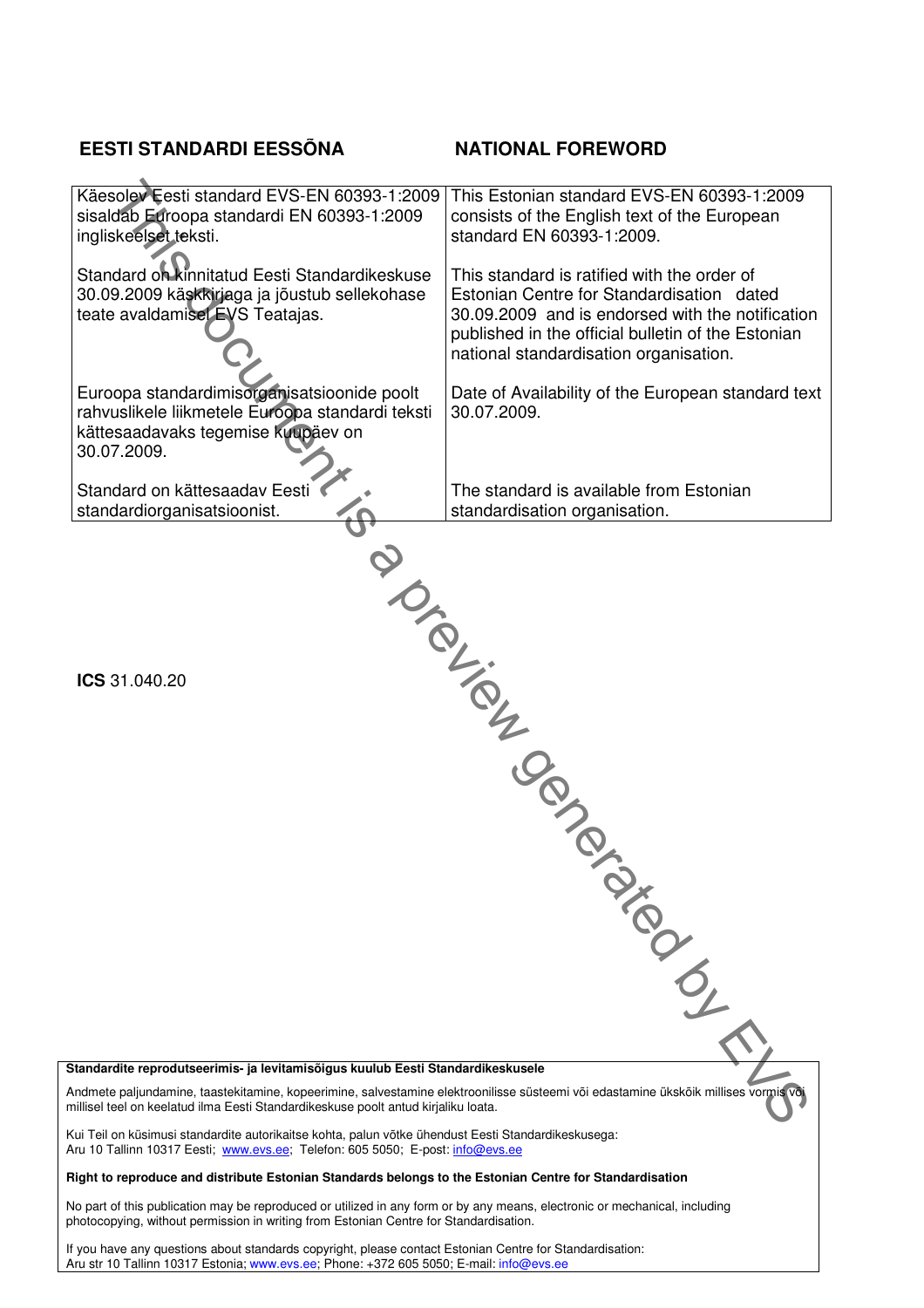# EUROPEAN STANDARD **EN 60393-1**

# NORME EUROPÉENNE

EUROPÄISCHE NORM July 2009

Supersedes CECC 41 000:1976

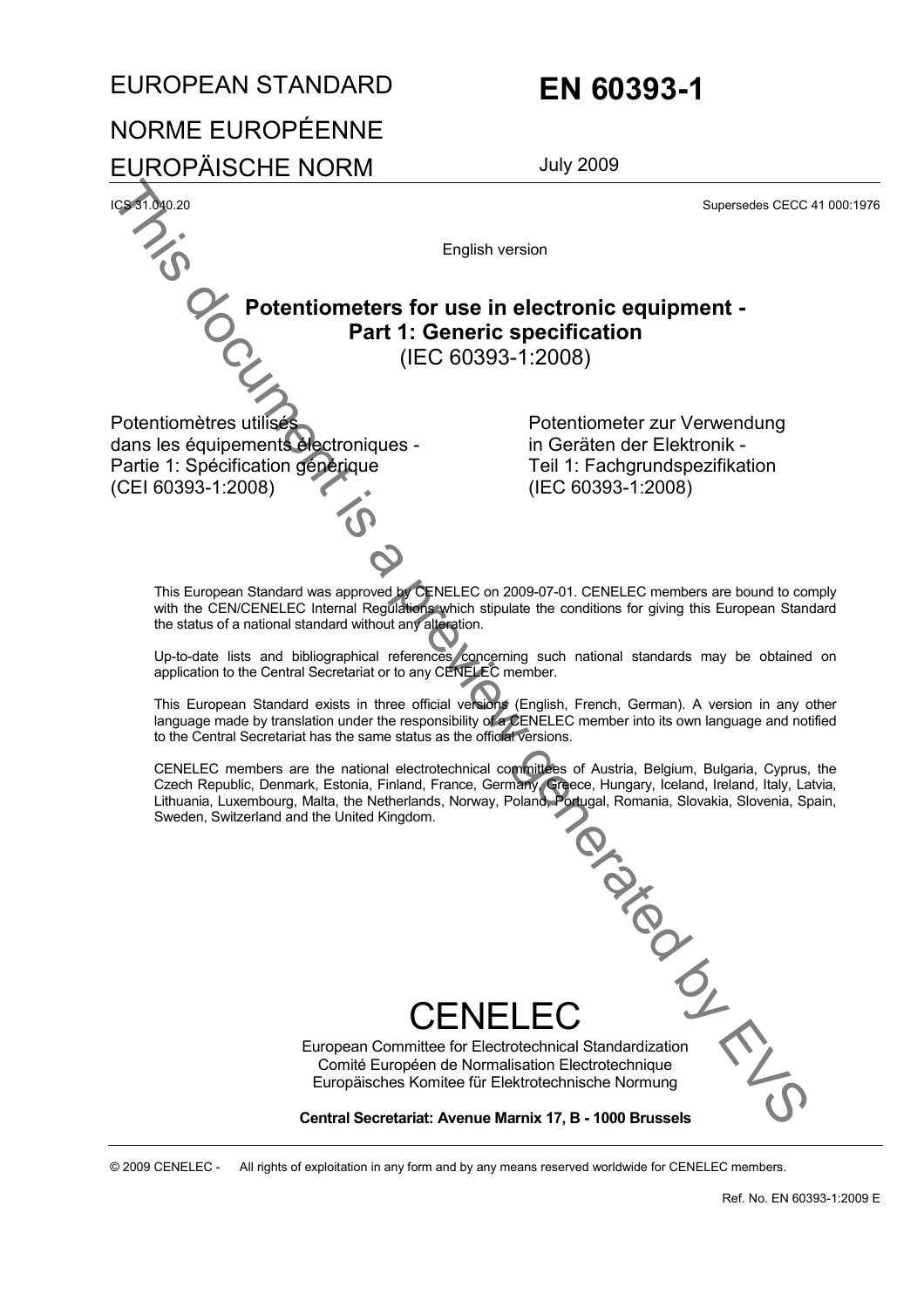### **Foreword**

The text of document 40/1897/FDIS, future edition 3 of IEC 60393-1, prepared by IEC TC 40, Capacitors and resistors for electronic equipment, was submitted to the IEC-CENELEC parallel vote and was approved by CENELEC as EN 60393-1 on 2009-07-01.

This European Standard supersedes CECC 41 000:1976.

The following dates were fixed:

| latest date by which the EN has to be implemented       |       |            |
|---------------------------------------------------------|-------|------------|
| at national level by publication of an identical        |       |            |
| national standard or by endorsement                     | (dop) | 2010-04-01 |
|                                                         |       |            |
| latest date by which the national standards conflicting |       |            |
| with the EN have to be withdrawn                        | (dow) | 2012-07-01 |
|                                                         |       |            |
| Annex ZA has been added by CENELEC.                     |       |            |

# **Endorsement notice**

The text of the International Standard IEC 60393-1:2008 was approved by CENELEC as a European Standard without any modification.

 $\frac{1}{2}$ 

 $\angle$ The Function to enterpret is a proposition of the technical control of the state of the proposition of the state of the state of the state of the state wave from the state of the state of the state of the state of the stat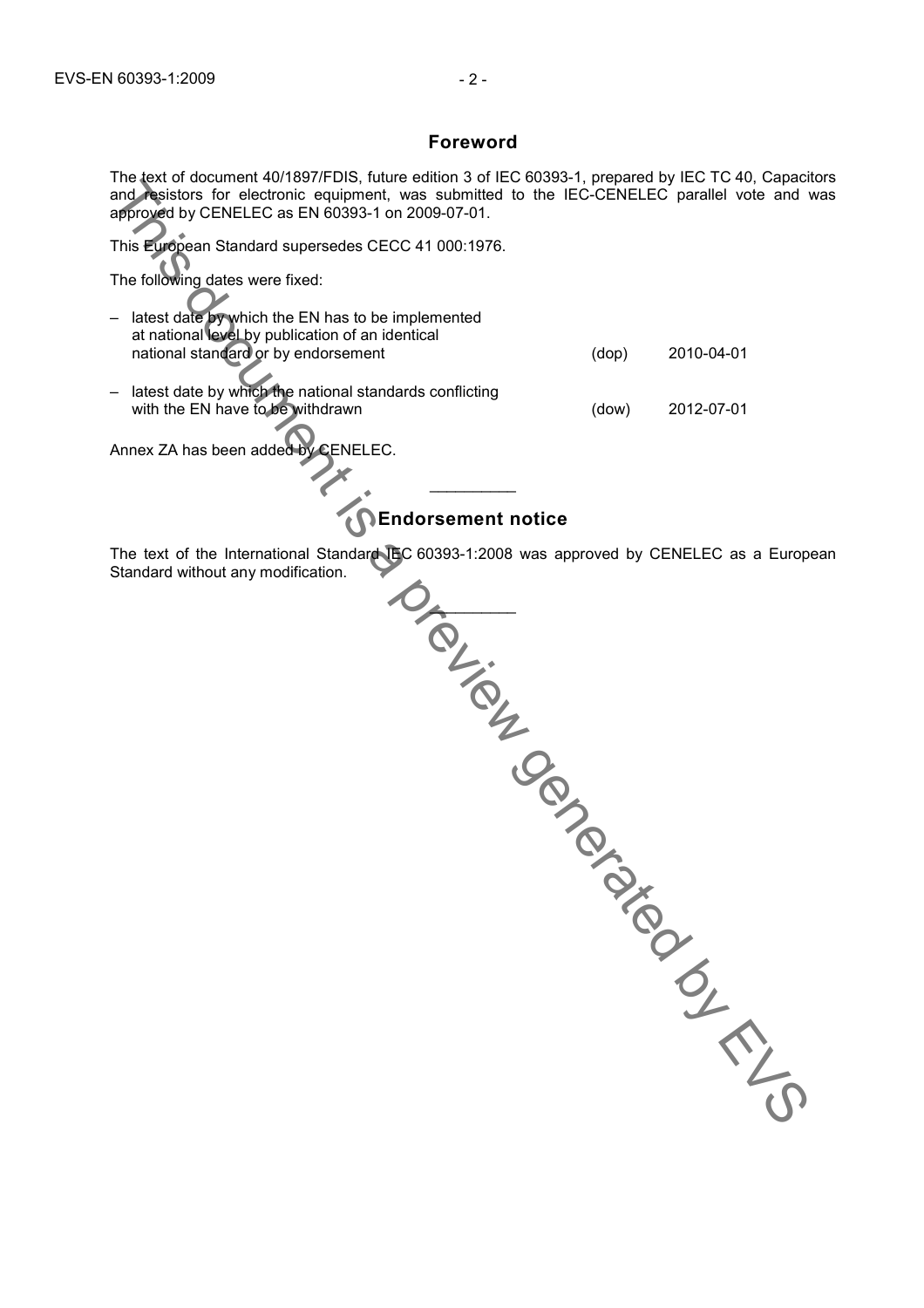### - 3 - EN 60393-1:2009 EVS-EN 60393-1:2009

# **Annex ZA**

### (normative)

## **Normative references to international publications with their corresponding European publications**

|                                          |                      | Normative references to international publications<br>with their corresponding European publications                                                                                                                                                           |                                                    |                      |
|------------------------------------------|----------------------|----------------------------------------------------------------------------------------------------------------------------------------------------------------------------------------------------------------------------------------------------------------|----------------------------------------------------|----------------------|
|                                          |                      | The following referenced documents are indispensable for the application of this document. For date<br>references, only the edition cited applies. For undated references, the latest edition of the reference<br>document (including any amendments) applies. |                                                    |                      |
| applies.                                 |                      | NOTE When an international publication has been modified by common modifications, indicated by (mod), the relevant EN/H                                                                                                                                        |                                                    |                      |
| Publication                              | Year                 | <b>Title</b>                                                                                                                                                                                                                                                   | EN/HD                                              | Year                 |
| IEC 60027-1                              |                      | Letter symbols to be used in electrical<br>technology -<br>Part 1: General                                                                                                                                                                                     | EN 60027-1                                         | $2006^{2}$           |
| <b>IEC 60050</b>                         |                      | Series International Electrotechnical Vocabulary<br><b>HEXT</b>                                                                                                                                                                                                |                                                    |                      |
| IEC 60062                                | $-1)$                | Marking codes for resistors and capacitors                                                                                                                                                                                                                     | EN 60062<br>+ corr. January                        | $2005^{2}$<br>2007   |
| IEC 60063<br>A1<br>A2                    | 1963<br>1967<br>1977 | Preferred number series for resistors and<br>capacitors                                                                                                                                                                                                        |                                                    |                      |
| IEC 60068-1<br>+ corr. October<br>$+ A1$ | 1988<br>1988<br>1992 | Environmental testing -<br>Part 1: General and guidance                                                                                                                                                                                                        | EN 60068-1                                         | 1994                 |
| IEC 60068-2-1<br>A1<br>A2                | 1990<br>1993<br>1994 | Environmental testing<br>Part 2: Tests - Tests A: Cold                                                                                                                                                                                                         | EN 60068-2-1 <sup>3)</sup><br>A <sub>1</sub><br>A2 | 1993<br>1993<br>1994 |
| IEC 60068-2-2<br>A1<br>A2                | 1974<br>1993<br>1994 | Environmental testing -<br>Part 2: Tests - Tests B: Dry heat                                                                                                                                                                                                   | EN 60068-2-2 <sup>4)</sup><br>A <sub>1</sub><br>A2 | 1993<br>1993<br>1994 |
| IEC 60068-2-6                            | $-1)$                | Environmental testing -<br>Part 2: Tests - Test Fc: Vibration (sinusoidal)                                                                                                                                                                                     | EN 60068-2-6                                       | $2008^{2}$           |
| IEC 60068-2-13                           | $-1)$                | Environmental testing -<br>Part 2: Tests - Test M: Low air pressure                                                                                                                                                                                            | EN 60068-2-13                                      | $1999^{2}$           |
| IEC 60068-2-14<br>+ A1                   | 1984<br>1986         | Environmental testing -<br>Part 2: Tests - Test N: Change of<br>temperature                                                                                                                                                                                    | EN 60068-2-14                                      | 1999                 |
| IEC 60068-2-17                           | $-1)$                | Environmental testing -<br>Part 2: Tests - Test Q: Sealing                                                                                                                                                                                                     | EN 60068-2-17                                      | $1994^{2}$           |
| IEC 60068-2-20<br>+ A2                   | 1979<br>1987         | Environmental testing -<br>Part 2: Tests - Test T: Soldering                                                                                                                                                                                                   | HD 323.2.20 S35)                                   | 1988                 |
| IEC 60068-2-21                           | $-1)$                | Environmental testing -<br>Part 2-21: Tests - Test U: Robustness of<br>terminations and integral mounting devices                                                                                                                                              | EN 60068-2-21                                      | $2006^{2}$           |
| 1)<br>Undated reference.                 |                      |                                                                                                                                                                                                                                                                |                                                    |                      |

 $1)$ 

<sup>&</sup>lt;sup>1)</sup> Undated reference.<br><sup>2)</sup> Valid edition at date of issue.

 $3)$  EN 60068-2-1 is superseded by EN 60068-2-1:2007, which is based on IEC 60068-2-1:2007.

<sup>4)</sup> EN 60068-2-2 includes supplement A:1976 to IEC 60068-2-2; it is superseded by EN 60068-2-2:2007, which is based on IEC 60068-2-2:2007

 $5)$  HD 323.2.20 S3 is superseded by EN 60068-2-20:2008, which is based on IEC 60068-2-20:2008.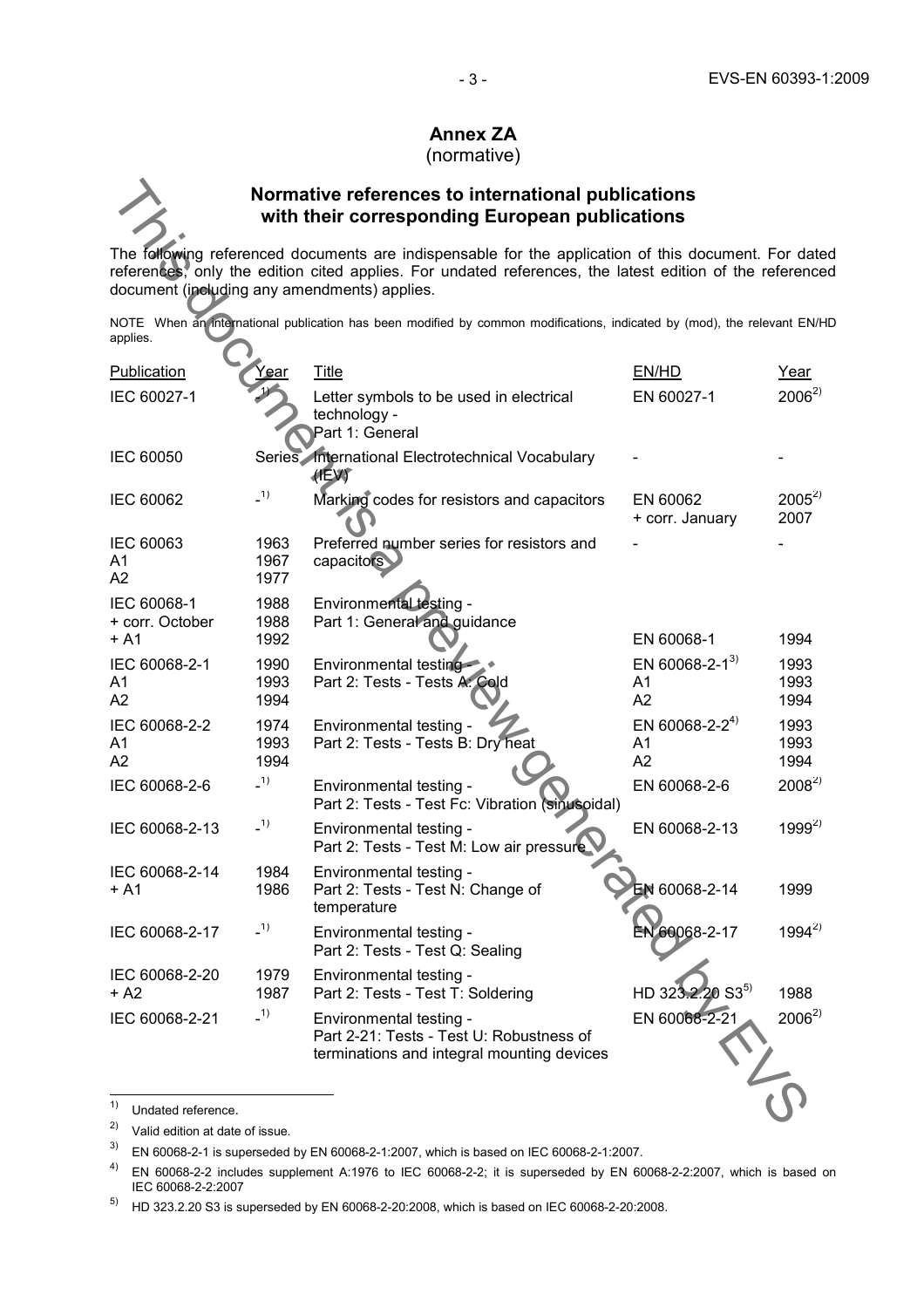$\overline{a}$ 

| Publication         | Year          | <b>Title</b>                                                                                                                                                                                                                               | EN/HD                             | Year               |
|---------------------|---------------|--------------------------------------------------------------------------------------------------------------------------------------------------------------------------------------------------------------------------------------------|-----------------------------------|--------------------|
| IEC 60068-2-27      | $-1)$         | Environmental testing -<br>Part 2: Tests - Test Ea and guidance: Shock                                                                                                                                                                     | EN 60068-2-27                     | $2009^{2}$         |
| IEC 60068-2-29      | $-1)$         | Environmental testing -<br>Part 2: Tests - Test Eb and guidance: Bump                                                                                                                                                                      | EN 60068-2-29 <sup>6)</sup>       | $1993^{2}$         |
| IEC 60068-2-30      | $-1)$         | Environmental testing -<br>Part 2-30: Tests - Test Db: Damp heat, cyclic<br>$(12 h + 12 h cycle)$                                                                                                                                          | EN 60068-2-30                     | $2005^{2}$         |
| IEC 60068-2-4<br>A1 | 1980<br>1993  | Environmental testing -<br>Part 2: Tests - Test XA and guidance:<br>Immersion in cleaning solvents                                                                                                                                         | EN 60068-2-45<br>A1               | 1992<br>1993       |
| IEC 60068-2-58      |               | Environmental testing -<br>Part 2-58: Tests - Test Td: Test methods for<br>solderability, resistance to dissolution of<br>metallization and to soldering heat of surface<br>mounting devices (SMD)                                         | EN 60068-2-58<br>+ corr. December | $2004^{2}$<br>2004 |
| IEC 60068-2-78      | $\_1)$        | Environmental testing -<br>Part 2-78: Tests - Test Cab: Damp heat,<br>steady state                                                                                                                                                         | EN 60068-2-78                     | $2001^{2}$         |
| IEC 60410           | $-1)$         | Sampling plans and procedures<br>for inspection by attributes                                                                                                                                                                              |                                   |                    |
| IEC 60617           | Data-<br>base | Graphical symbols for diagrams                                                                                                                                                                                                             |                                   |                    |
| IEC 60915           | $-1)$         | Capacitors and resistors for use in electronic<br>equipment - Preferred dimensions of shaft<br>ends, bushes and for the mounting of<br>single-hole, bush-mounted, shaft-operated<br>electronic components                                  | EN 60915<br>+ corr. April         | $2007^{2}$<br>2009 |
| IEC 61249-2-7       | $-1)$         | Materials for printed boards and other<br>interconnecting structures<br>Part 2-7: Reinforced base materials, clad and<br>unclad - Epoxide woven E-glass laminated<br>sheet of defined flammability (vertical burning<br>test), copper-clad | EN 61249-2-7<br>+ corr. September | $2002^{2}$<br>2005 |
| IEC QC 001002-3     | 1)            | <b>IEC Quality Assessment System</b><br>for Electronic Components (IECQ) - Rules of<br>Procedure -<br>Part 3: Approval procedures                                                                                                          |                                   |                    |
| IEC QC 001005       | $-1)$         | <b>IEC Quality Assessment System</b><br>for Electronic Components (IECQ) - Register<br>of films, products and services approved<br>under the IECQ system, including ISO 9000                                                               |                                   |                    |
| <b>ISO 1000</b>     | $-1)$         | SI units and recommendations for the use of<br>their multiples and of certain other units                                                                                                                                                  |                                   |                    |
| <b>ISO 9000</b>     | $-1)$         | Quality management systems -<br>Fundamentals and vocabulary                                                                                                                                                                                | <b>EN ISO 9000</b>                | $2005^{2}$         |
|                     |               |                                                                                                                                                                                                                                            |                                   |                    |

 $^{6)}$  EN 60068-2-29 is superseded by EN 60068-2-27:2009, which is based on IEC 60068-2-27:2008.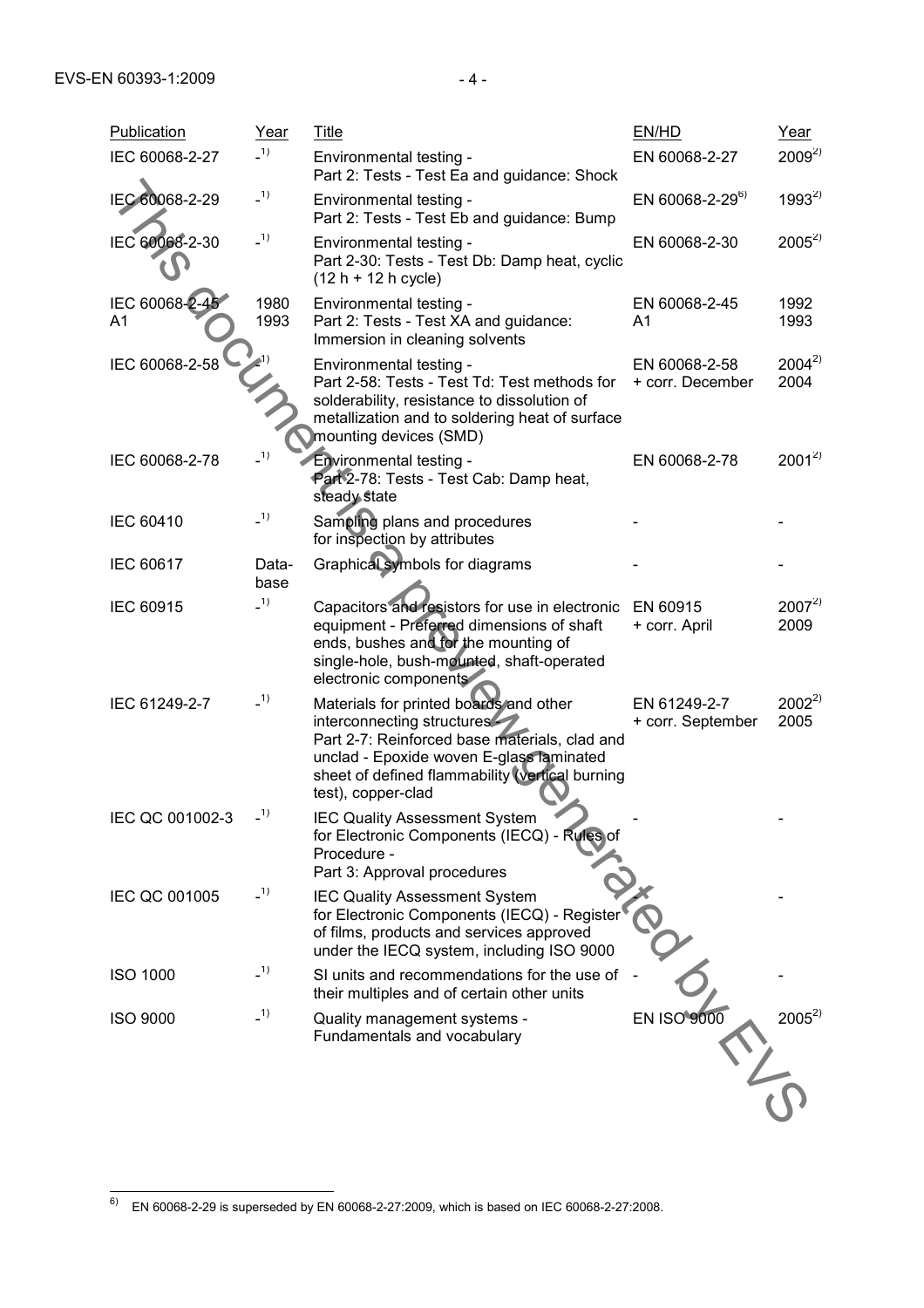# **CONTENTS**

| 1              |                  |                                                                   |      |
|----------------|------------------|-------------------------------------------------------------------|------|
|                |                  |                                                                   |      |
|                |                  |                                                                   |      |
|                | 1.2 <sub>1</sub> |                                                                   |      |
| $\overline{2}$ |                  |                                                                   |      |
|                | 2.1              |                                                                   |      |
|                | 2.2              |                                                                   |      |
|                | 2.3              |                                                                   |      |
|                | 2.4              | Marking 28                                                        |      |
| 3              |                  |                                                                   |      |
| 4              |                  |                                                                   |      |
|                | 4.1              |                                                                   |      |
|                | 4.2              |                                                                   |      |
|                | 4.3              |                                                                   |      |
|                | 4.4              |                                                                   |      |
|                | 4.5              | Continuity (except for continuously rotating potentiometers)32    |      |
|                | 4.6              |                                                                   |      |
|                | 4.7              |                                                                   |      |
|                | 4.8              |                                                                   |      |
|                | 4.9              |                                                                   |      |
|                | 4.10             | Matching of the resistance law (for ganged potentiometers only)34 |      |
|                | 4.11             |                                                                   |      |
|                |                  |                                                                   |      |
|                |                  |                                                                   |      |
|                |                  |                                                                   |      |
|                |                  |                                                                   |      |
|                |                  |                                                                   |      |
|                |                  |                                                                   |      |
|                |                  |                                                                   |      |
|                |                  |                                                                   | 49   |
|                | 4.20             |                                                                   | . 50 |
|                | 4.21             |                                                                   | 50   |
|                | 4.22             |                                                                   | 51   |
|                |                  |                                                                   | 52   |
|                | 4.24             |                                                                   | 53   |
|                |                  |                                                                   | 53   |
|                | 4.26             |                                                                   | 54   |
|                | 4.27             |                                                                   | 55   |
|                | 4.28             |                                                                   | 57   |
|                | 4.29             |                                                                   |      |
|                |                  |                                                                   |      |
|                | 4.31             |                                                                   |      |
|                |                  |                                                                   |      |
|                |                  |                                                                   |      |
|                |                  |                                                                   |      |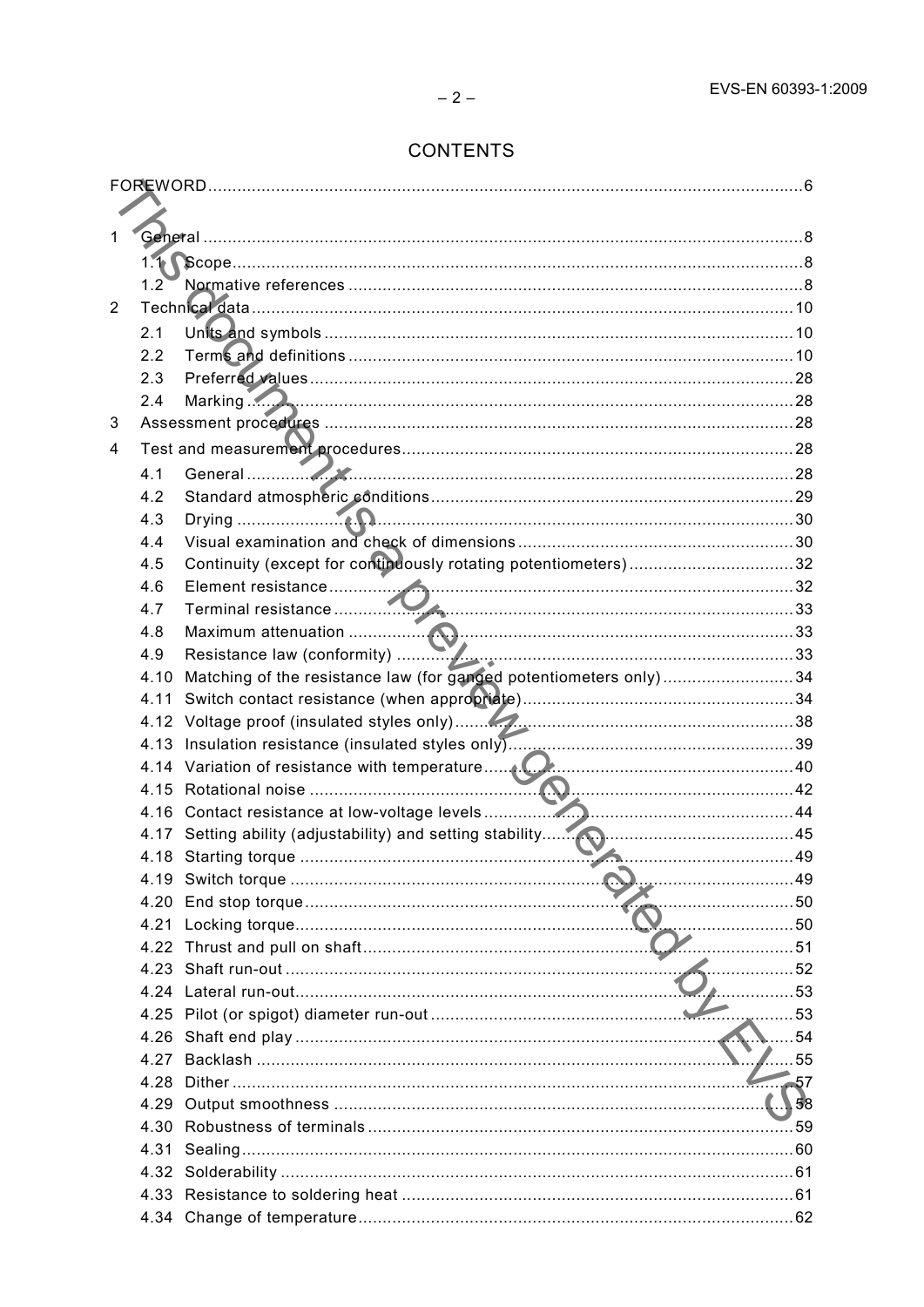| 4.36 |                                                                                                                                                                  |    |
|------|------------------------------------------------------------------------------------------------------------------------------------------------------------------|----|
|      |                                                                                                                                                                  |    |
|      |                                                                                                                                                                  |    |
|      |                                                                                                                                                                  |    |
|      |                                                                                                                                                                  |    |
|      |                                                                                                                                                                  |    |
|      |                                                                                                                                                                  |    |
| 4.44 |                                                                                                                                                                  |    |
| 4.45 |                                                                                                                                                                  |    |
| 4.46 |                                                                                                                                                                  |    |
| 4.47 |                                                                                                                                                                  |    |
| 4.48 |                                                                                                                                                                  |    |
| 4.49 | Substrate bending test (formerly bond strength of the end face plating)83                                                                                        |    |
|      |                                                                                                                                                                  |    |
|      | 4.51 Resistance to soldering heat (for surface mount potentiometers) 83                                                                                          |    |
|      | Annex A (normative) Rules for the preparation of detail specifications for capacitors                                                                            |    |
|      | Annex B (normative) Interpretation of sampling plans and procedures as described in<br>IEC 60410 for use within the IEC Quality Assessment System for Electronic |    |
|      |                                                                                                                                                                  |    |
|      |                                                                                                                                                                  |    |
|      |                                                                                                                                                                  |    |
|      |                                                                                                                                                                  |    |
|      | Annex F (normative) Preferred dimensions of shaft ends, bushes and for the mounting                                                                              |    |
|      |                                                                                                                                                                  |    |
|      |                                                                                                                                                                  |    |
|      |                                                                                                                                                                  |    |
|      |                                                                                                                                                                  |    |
|      |                                                                                                                                                                  |    |
|      |                                                                                                                                                                  |    |
|      |                                                                                                                                                                  |    |
|      | . 16                                                                                                                                                             |    |
|      | . 16                                                                                                                                                             |    |
|      | . 16                                                                                                                                                             |    |
|      |                                                                                                                                                                  | 17 |
|      |                                                                                                                                                                  | 18 |
|      |                                                                                                                                                                  | 18 |
|      |                                                                                                                                                                  | 20 |
|      |                                                                                                                                                                  | 20 |
|      |                                                                                                                                                                  | 21 |
|      |                                                                                                                                                                  |    |
|      |                                                                                                                                                                  |    |
|      |                                                                                                                                                                  |    |
|      |                                                                                                                                                                  |    |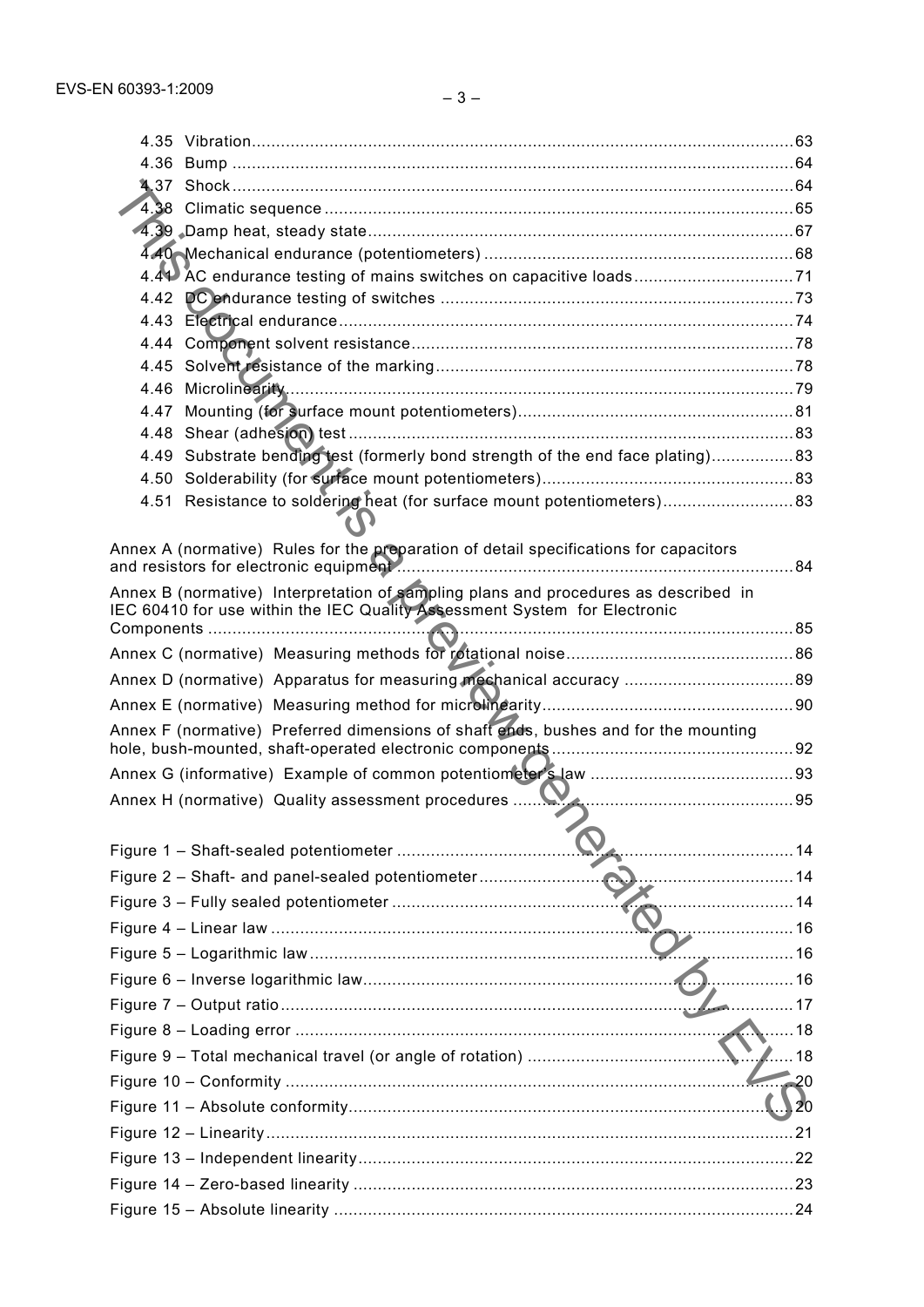| Figure 19 - Example of insulation resistance and voltage proof test jig for surface        |                  |
|--------------------------------------------------------------------------------------------|------------------|
|                                                                                            |                  |
|                                                                                            |                  |
|                                                                                            |                  |
|                                                                                            |                  |
|                                                                                            |                  |
|                                                                                            |                  |
|                                                                                            |                  |
|                                                                                            |                  |
|                                                                                            |                  |
|                                                                                            |                  |
|                                                                                            |                  |
| Figure 30 - The circuit for continuous monitoring of the contact resistance71              |                  |
|                                                                                            |                  |
|                                                                                            |                  |
|                                                                                            |                  |
| Figure 34 - Block diagram of a circuit for evaluation of microlinearity 80                 |                  |
| Figure 35 - Example of simultaneous evaluation of linearity and microlinearity80           |                  |
| Figure 36 - Suitable substrate for mechanical and electrical tests (may not be suitable    |                  |
|                                                                                            |                  |
|                                                                                            |                  |
|                                                                                            |                  |
|                                                                                            |                  |
| Figure E.1 - Block diagram of a digital reference unit (synthetic high-precision master)90 |                  |
|                                                                                            |                  |
|                                                                                            |                  |
|                                                                                            |                  |
|                                                                                            |                  |
| . 94                                                                                       |                  |
| . 94                                                                                       |                  |
|                                                                                            | 94               |
|                                                                                            | 98               |
|                                                                                            |                  |
|                                                                                            | $\rightarrow$ 30 |
|                                                                                            | . \\. 32         |
|                                                                                            |                  |
|                                                                                            |                  |
|                                                                                            |                  |
|                                                                                            |                  |
|                                                                                            |                  |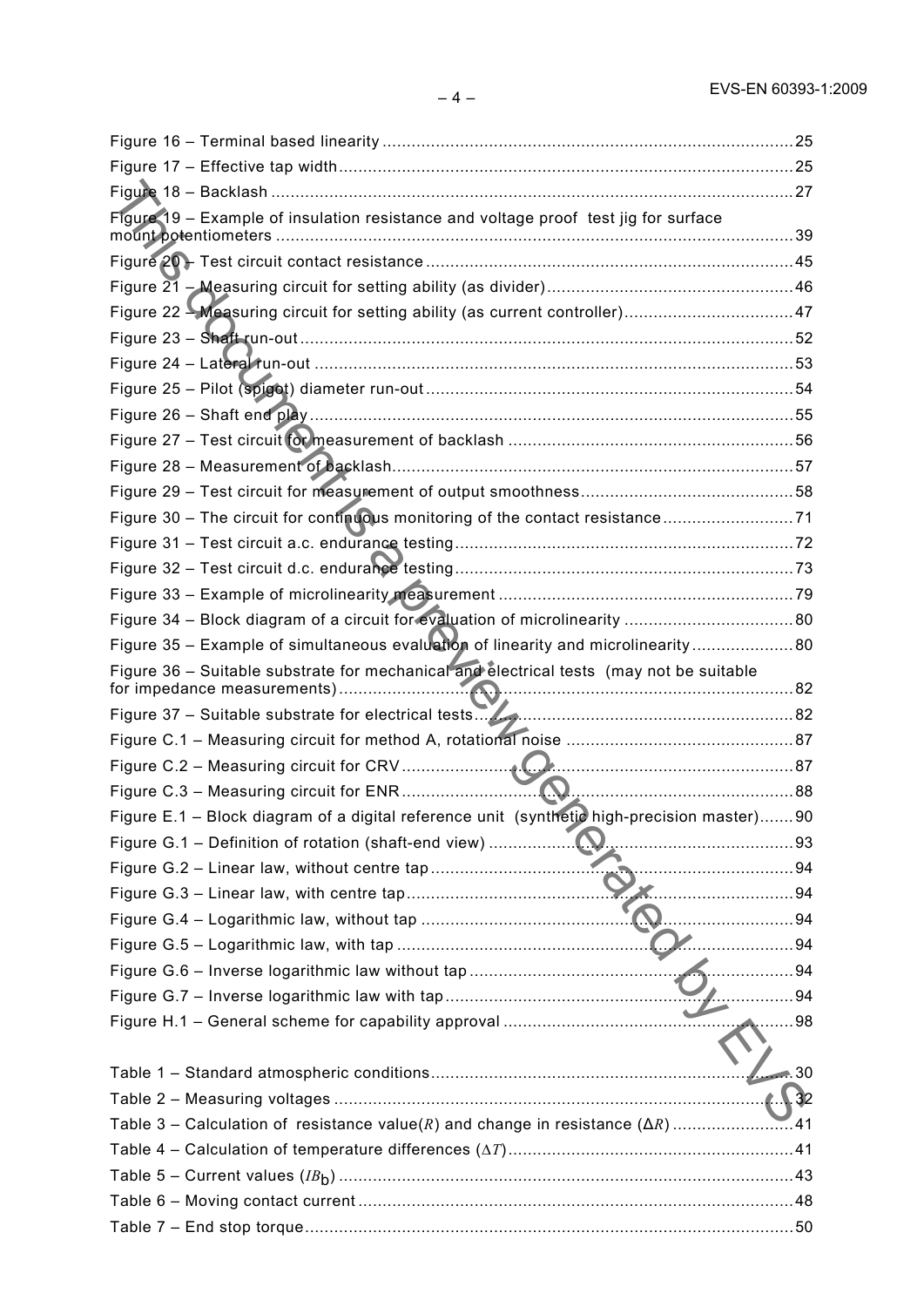| Table 19 - Panel size  |  |
|------------------------|--|
|                        |  |
|                        |  |
|                        |  |
|                        |  |
|                        |  |
|                        |  |
|                        |  |
|                        |  |
|                        |  |
|                        |  |
| <b>PIRICILIBRATION</b> |  |
|                        |  |
|                        |  |
|                        |  |
|                        |  |
|                        |  |
|                        |  |
|                        |  |
|                        |  |
|                        |  |
|                        |  |
|                        |  |
|                        |  |
|                        |  |
|                        |  |
|                        |  |
|                        |  |
| January 1219           |  |
|                        |  |
|                        |  |
|                        |  |
|                        |  |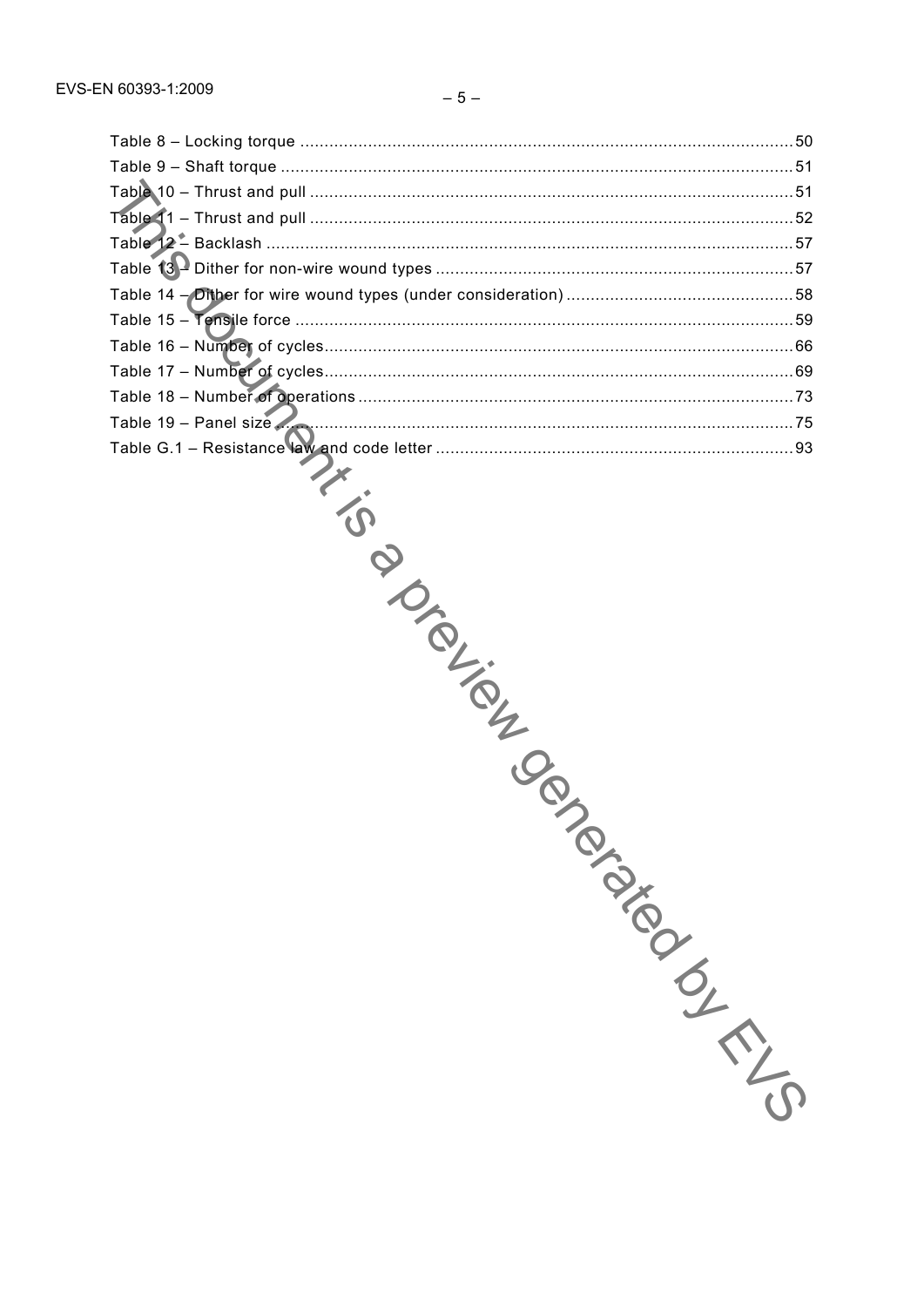## **Part 1: Generic specification**



This part of IEC 60393 is applicable to all types of resistive potentiometers, including leadscrew actuated types, presets, multi-turn units, etc. to be used in electronic equipment.

It establishes standard terms, inspection procedures and methods of test for use in sectional and detail specifications of electronic components for quality assessment or any other purpose. Part 1: Generic specification<br>
1 Generate<br>
1.3 Scope Constants Constant Constant Constant Constant Constant Constant Constant Constant Constant Constant Constant Constant Constant Constant Constant Constant Constant Consta

It has been mainly written, and the test methods described, to conform to the widely used single-turn rotary potentiometer with an operating shaft*.* 

For other types of potentiometers:

- the angle of rotation may be several turns;
- the reference to an operating shaft shall apply to any other actuating device;
- the angular rotation shall be taken to mean mechanical travel of the actuating device;
- a value for force shall be prescribed instead of a value for torque if the actuating device moves in a linear instead of a rotary manner.

These alternative prescriptions will be found in the sectional or detail specification.

When a component is constructed as a variable resistor, i.e. as a two-terminal device, the detail specification shall prescribe the modifications required in the standard tests.

### **1.2 Normative references**

The following referenced documents are indispensable for the application of this document. For dated references, only the edition cited applies. For undated references, the latest edition of the referenced document (including any amendments) applies.

IEC 60027-1, Letter symbols to be used in electrical technology – Part 1:

IEC 60050 (all parts), *International Electrotechnical Vocabulary (IEV)* 

IEC 60062, *Marking codes for resistors and capacitors*

IEC 60063:1963, *Preferred number series for resistors and capacitors*  Amendment 1 (1967) Amendment 2 (1977)

IEC 60068-1:1988, *Environmental testing – Part 1: General and guidance*  Amendment 1 (1992)

IEC 60068-2-1:1990, *Environmental testing – Part 2: Tests – Tests A: Cold*  Amendment 1 (1993) Amendment 2 (1994)